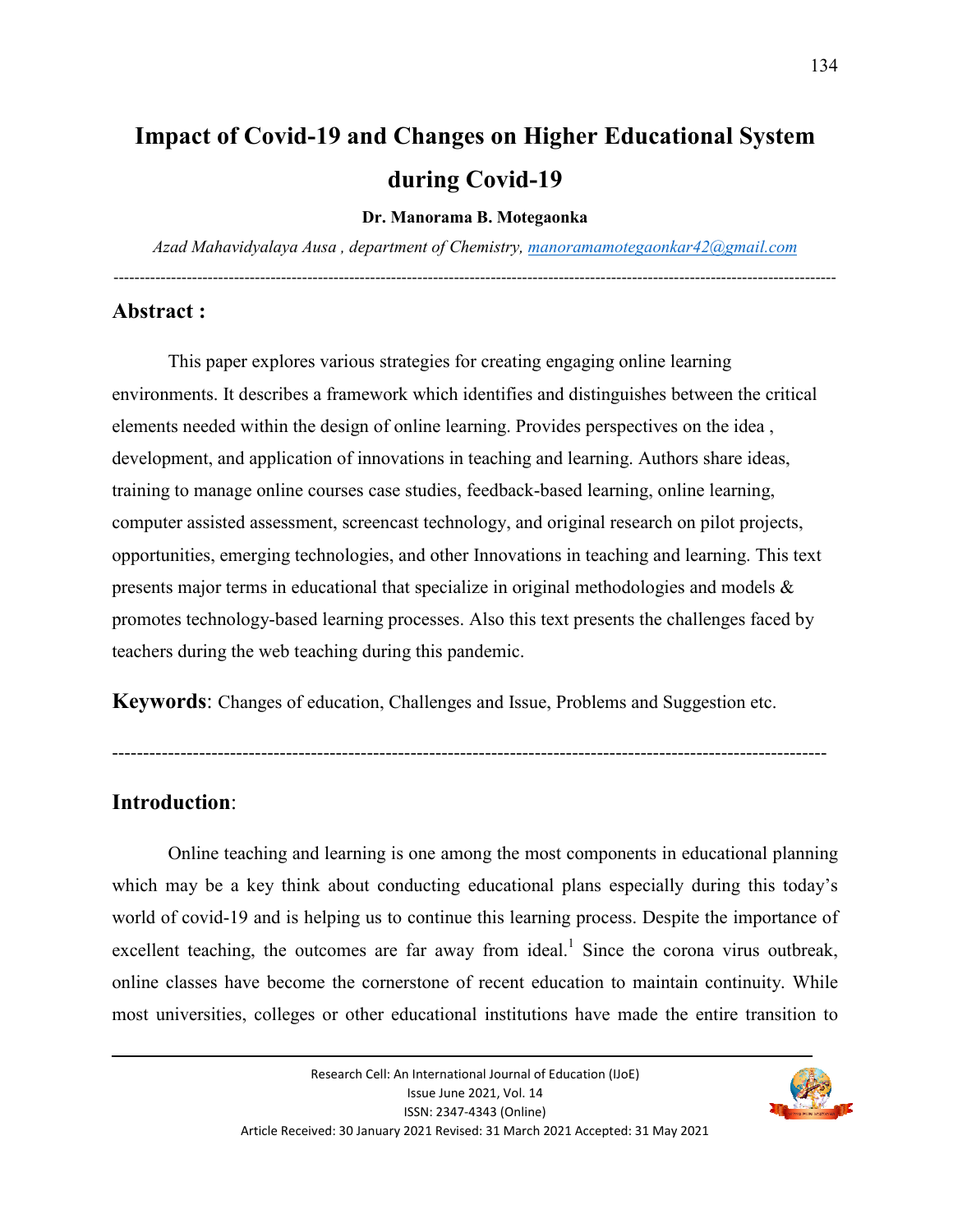online teaching, teachers are still struggling with ways to interact students online.<sup>2</sup> But this is often not enough because the issues with this online mode of education may be a beat saviors in many areas both to the teachers and students. They're required to form tough decisions everyday whether between asynchronous and synchronous learning and academic tools that they have among lot of options. Online learning provides opportunities for education to deliver services for people continuing their education, to leverage technology to scale <sup>3</sup>back burden on teachers and to use improved pedagogies better suited to maintaining student engagement. Besides this online education have its own issues which are faced by teachers also. But as the days passes we are getting more and more conversant in this mode of educational system.<sup>4</sup> Also as this is the need of today's world we also have to encourage others people for moving towards this virtual mode of education.

### **Objectives of the Study:**

- 1. to review the web concepts of upper education in India.
- 2. to offer some improvement of the upper education in India.
- 3. to review the challenges and issue of online teaching learning in India.
- 4. to review the issues and remedies of online education in India.

#### **Research methodology:**

 The present paper is predicated on secondary source of knowledge. The secondary data is additionally collected from various reference books, national, international published research journal, magazines, annual reports, news paper associated with net internet websites, etc.

## **What is Online Learning?**

 Online learning is education that takes place over the web. it's often mentioned as "elearning" among other terms. From one side it's the blessing to us during this pandemic to continue our teaching and learning chain. However, online learning is simply one sort of

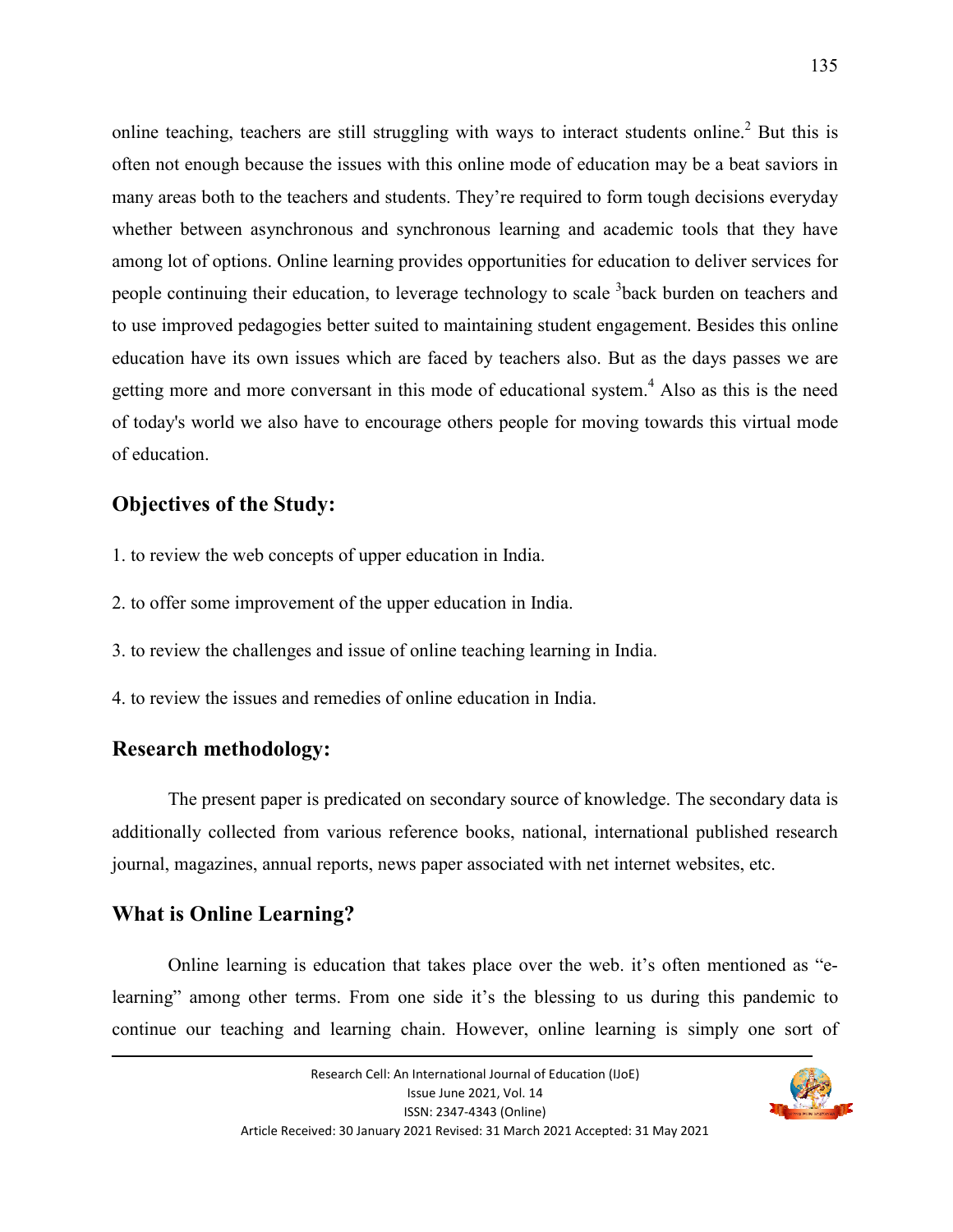"distance learning" the umbrella term for any learning that takes place across distance and not during a traditional classroom.<sup>6</sup> And this online or virtual learning also provides interaction among teachers and students. Distance learning features a long history and there are several types available today including:

- Correspondence Courses: conducted through regular mail with little interaction.
- Tele courses: where content is delivered via radio or television

Broadcast.

- CD-ROM Courses: where the scholar interacts with static computer content.
- Online Learning: Internet-based courses offered synchronously and/or asynchronously.
- Mobile Learning: by means of devices like cellular phones, PDAs and digital audio players (iPods, MP3 players).

## **Changes of upper Education in India:**

1. Indian government should take steps to offer more students access to a university education. The goal now's to quite one and half the amount of  $18 - 23$  year olds who enrol in education, from the present estimated 20 percent to 30 percent. Consistent with the HRD Ministry, to realize this goal, India will got to add quite 45,000 new universities and colleges within the coming decade. And also should provide them with all the fashionable educational facilities.<sup>7</sup>

2. In India, the primary step towards improvement should be taken at school level with aptitude tests being introduced to understand where the interest of the scholar lies. These students should then be encouraged to hitch those fields of interest by their own.

3. E-Learning appears to be a quick emerging mode of worldwide entry at this time. The schools and other Institutions of upper education can design their internet sites for offering online education worldwide which helps the students to understand each and everything within a short period.

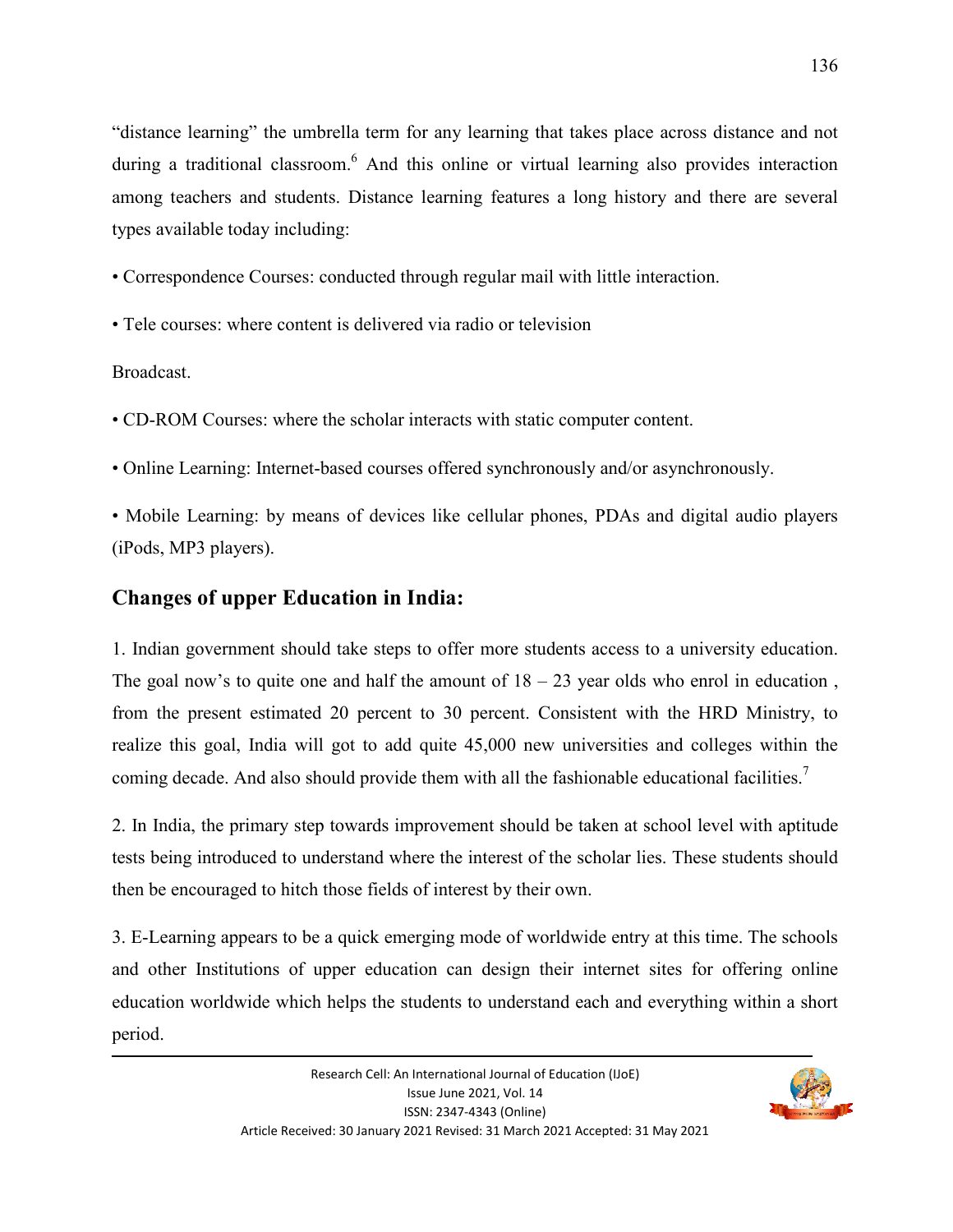4. Indian institutions and regulators should restore transparency,coherence and confidence within the education system both reception and abroad. $8$ 

5. Laboratories should be updated and obsolescence in equipment/facilities should be removed on a daily basis. Innovative practices associated with examination reforms should be empirically tested and institutionalized.

 6.All the examination processes should be computerized and up to date advances in ICT should be exploited to form the method automated and efficient.

7. Emphasis should be laid on not just increasing the amount of reflect a signify cant imbalances within the upper education system.

8. **Quality**: Quality in education may be a multi-dimensional, multilevel, and a dynamic concept. Ensuring quality in education is amongst the foremost challenges being faced in India nowadays. However, our Government continuously specialize in the standard of education. Still sizable amount of schools and universities in India are unable to satisfy the minimum requirements laid down by the UGC and our universities aren't during a position to mark its place among the highest universities of the planet .

9. **Financing**: Financing is additionally a major problem with educational systems in India. Yes India is already spending considerably on higher education and it can't spend more. However if the standard of upper education has got to be improved then more financing is required .

10. **Privatization**: Privatization is additionally an enormous problem that higher education faces. Privatization of upper education is that the thanks to go. However just privatization alone isn't getting to solve the problems. You would like to foster the culture of creativity, imagination and learning new skills in young students.

> Issue June 2021, Vol. 14 ISSN: 2347-4343 (Online)

## **Suggestions for Improving Quality of Higher Education:**

**1. Student-Centred Education and Dynamic Methods :**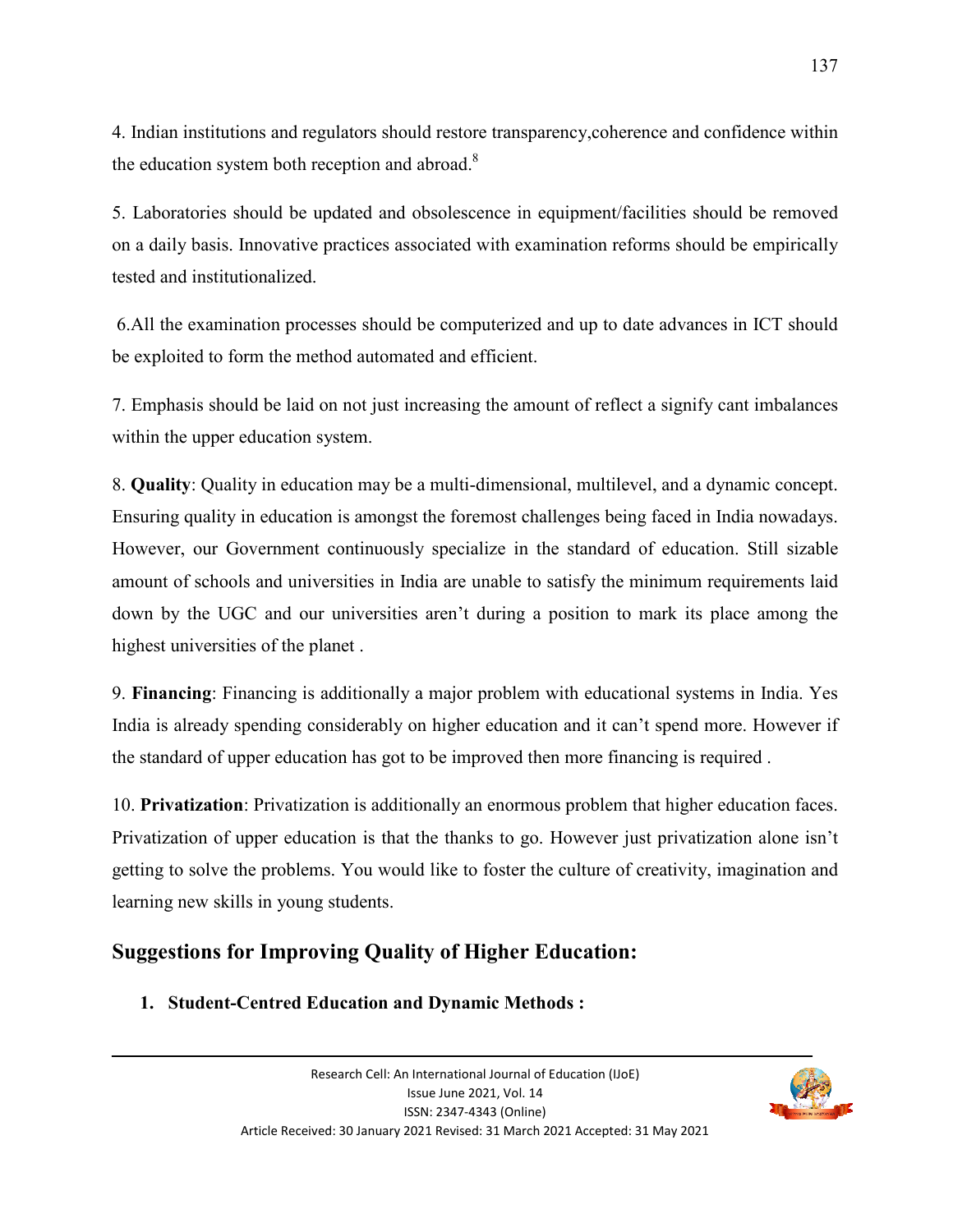Methods of upper education even have to be appropriate to the requirements of learning to find out , learning to try to , learning to be and learning to become. Student-centre education and employment of dynamic methods of education would require from teachers new attitudes and new skills as well. Methods of teaching through lectures will need to subordinate to the methods that will lay stress on self-study, personal consultation between teachers and pupils, and dynamic sessions of seminars and workshops. Methods of distance education will need to be used on a huge scale to ensure the continuity in learning<sup>9</sup>.

2. **Examination Reforms:** Examination reforms, gradually shifting from the terminal, annual and semester examinations to regular and continuous assessment of student's performance in learning must be implemented. International Cooperation- Universities in India are a primary conduit for the advancement and transmission of data through traditional functions like research, innovation, teaching, human resource development, and continuing education. International cooperation is gaining importance

As yet another function. With the increased development of transport and communication, the worldwide village is witnessing a growing emphasis on international cooperation and action to find satisfactory solutions to problems that have global dimensions and better education is one among them.

3. **Cross Culture Programmes:** After education, tour to each places in India and world as far as possible with the cooperation of state is important in order that one can understand about people, culture, arts, literature, religions, technological developments and progress of human society within the world. And also can do something for the poor areas or regions to improve them. This is one of the major things that we can do.

4. **Action Plan for Improving Quality:** Academic and administrative audit must be conducted once in three years. In colleges by external experts for ensuring quality altogether aspects of educational activities. The self-finance colleges must come to the fore for accreditation and fulfil the wants of accreditation Universities and colleges should realise the necessity for quality

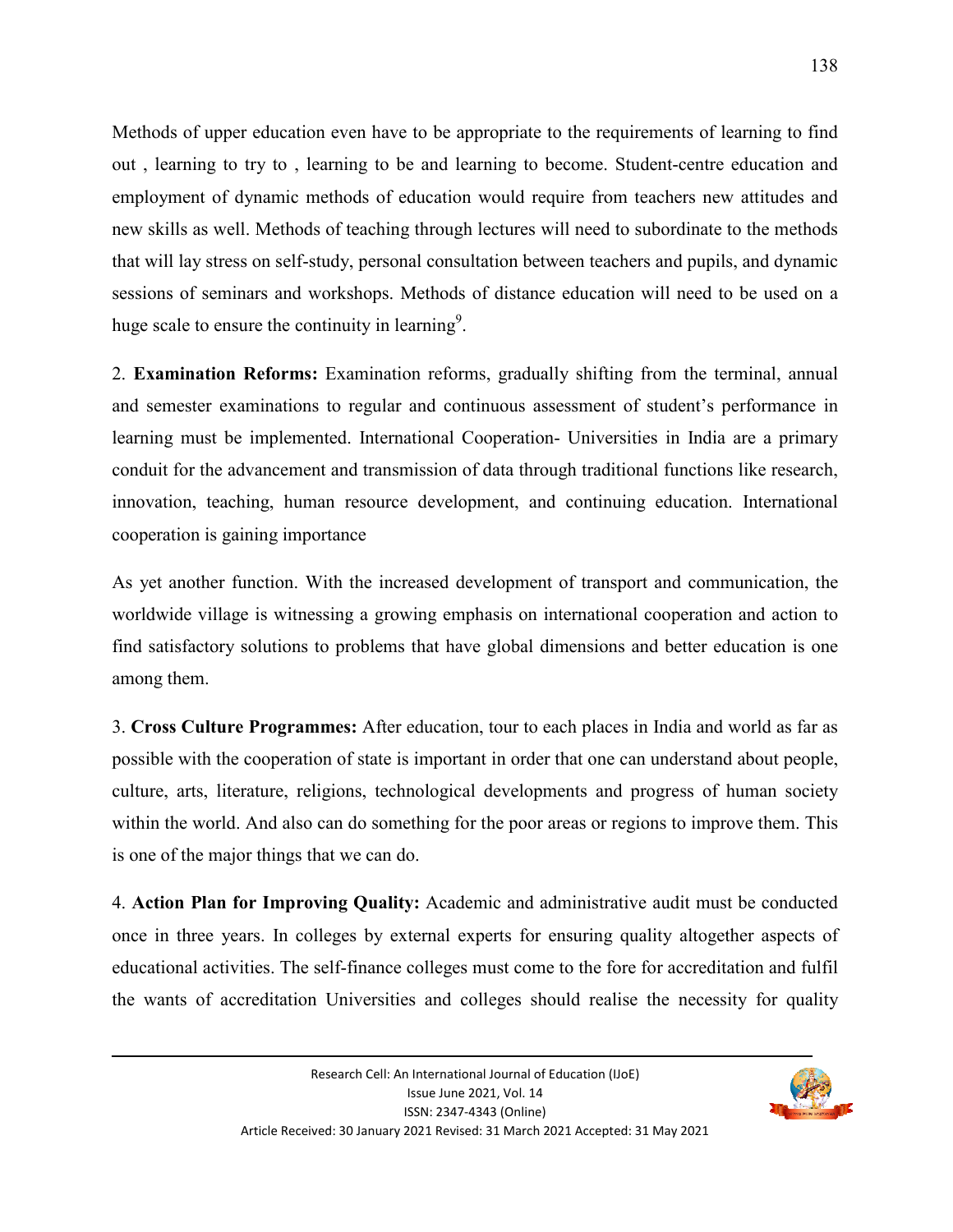education and are available forward with action plan for improving quality in higher educational institutions.

5. **World Class Education:** Indian government isn't giving priority to the event of ordinary in education. India must aspire for the international standard in education. Many national universities like within the USA, UK, Australia, etc. allow studies in education for foreign students in their countries and through correspondence courses also . Within the same way India Universities of world class education also can offer courses of studies to foreign students taking advantage of the globalization process. To realize that goal it must adopt uniform international syllabus in its educational institutions. This will help us to transfer our knowledge to others and also learning something new from other people or countries.<sup>10</sup>

6. **High-tech Libraries:** Our university libraries have a really good collection of books, but they're beat mess. A library must be online and conducive for serious study. Indian universities should concentrate more on providing quality education which is like that of international standards. And from this we can get benefits without any problems and we can also improve our quality of education.

### **Conclusion**:

In this paper new challenging covid-19 pandemic problem the web instructor plays an important role in developing and

Maintaining an efficient online teaching learning environment and must possess a singular set of tools to perform successfully. Education worldwide is affected thanks to the COVID-19

Pandemic that thousands & above school & colleges closures followed during a very limited span of your time to enforce social distancing measures. Educational institutions particularly within the Indians are

Presented with surmounting challenges in its system of designing , implementation, and assessment. On a light-weight note, however, the worldwide pandemic opened opportunities to

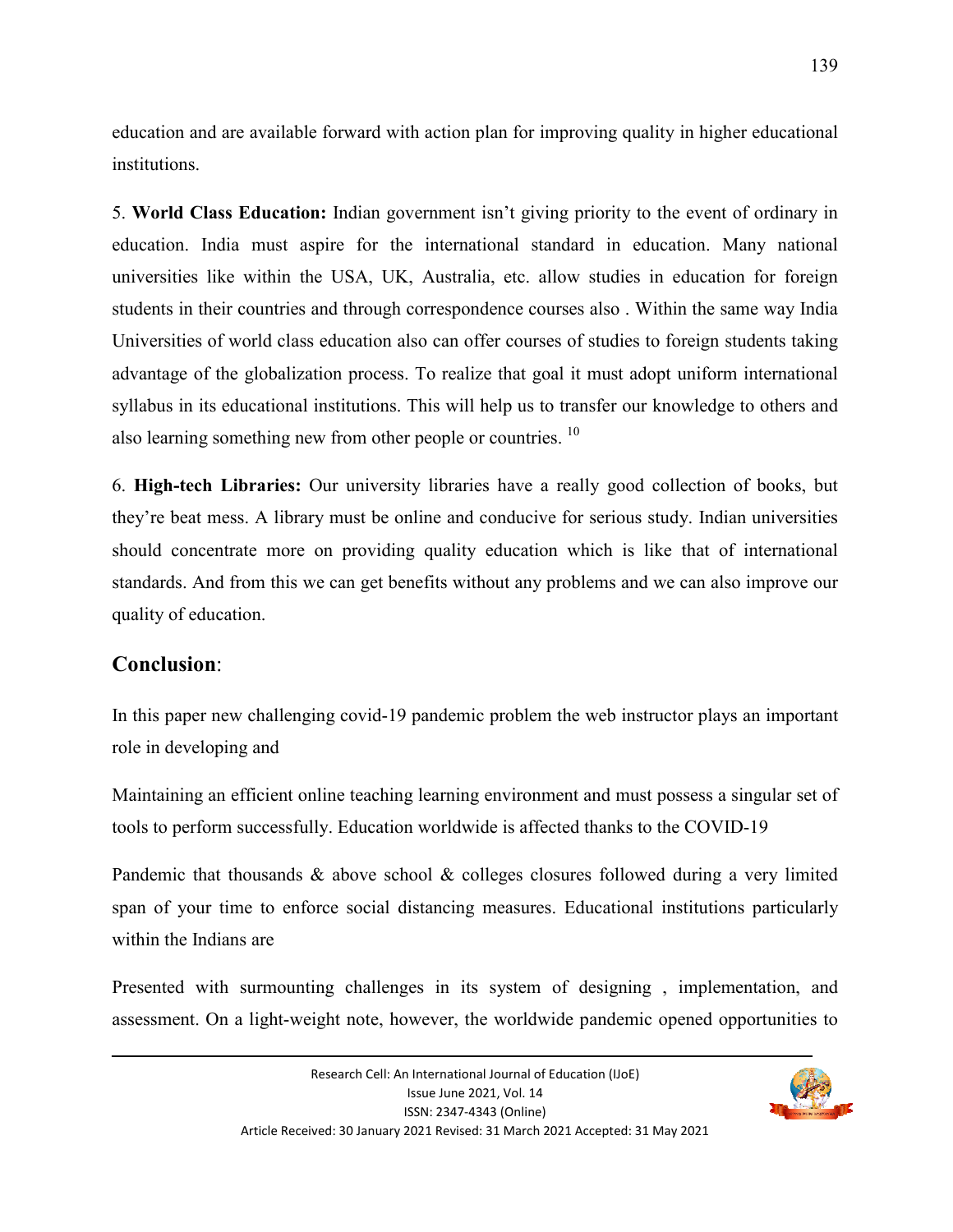the country to upgrade its educational mode of delivery and transfer its attention to emerging technologies. Finally Online teaching learning

Encompasses a variety of technologies, like the worldwide web, email, chat, new groups and texts, audio and video conferencing delivered over computer networks to impart education. Online Teaching "migration" is implemented quickly during the outbreak of COVID19, students' anxiety must be relieved in various ways to make sure that they will actively and effectively engage in online teaching learning.

## **References** :

- 1. Younis sheikh, "higher education in India, challenges and opportunities" , journal of education and practice issn-2222-1735, Vol-8, 2017
- 2. Naveen chahal, hafi zullah dar, "higher education sector in India: challenges of sustainability, international journal of management research and review, vol-5, issn-2249-7196
- 3. Kumar Anuj, Higher education growth, challenges and opportunities international journal of arts, humanities and management studies, vol-1, no-2, 2015.
- 4. www. Humanrightsinitiative.org > covid-19.
- 5. www.researchgate.net>publication-higher education, May-2020
- 6. Newspapers such as Times of India, Lokmat Times.
- 7. Richa Choudhary, ETGovernment.com COVID19 Pandemic: Impact and strategies for education sector in India, date 16/04/2020
- 8. https://surejob.in/higher-education-in-india-issues-and-challenges.html
- 9. https://www.prsindia.org/report-summaries/issues-and-Chalengeshigher-educationalsector-india